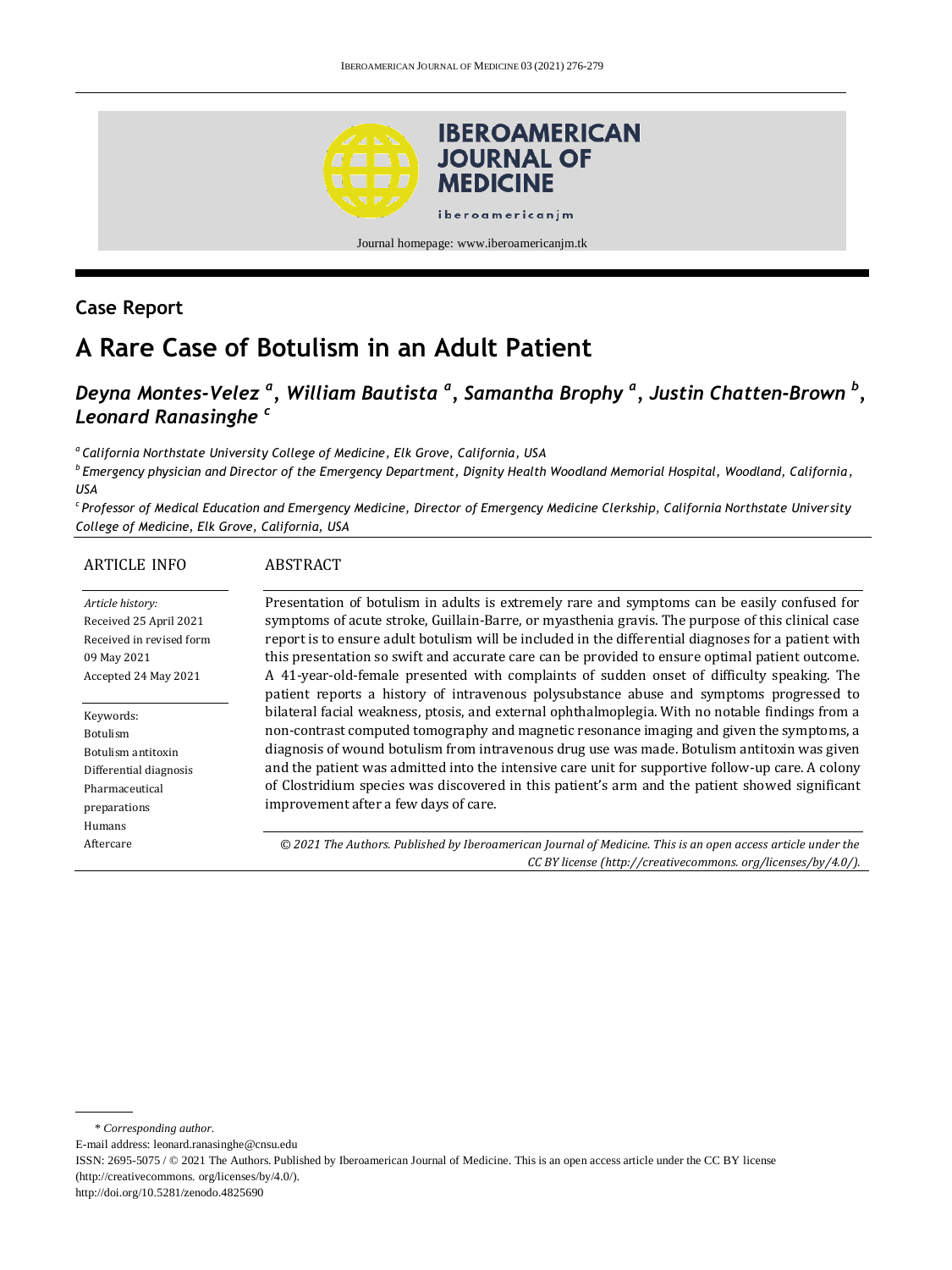#### **Un caso raro de botulismo en una paciente adulta**

#### INFO. ARTÍCULO

#### RESUMEN

*Historia del artículo:*  Recibido 25 Abril 2021 Recibido en forma revisada 09 Mayo 2021 Aceptado 24 Mayo 2021

Palabras clave: Botulismo Antitoxina botulínica Diagnóstico diferencial Preparaciones farmacéuticas Humanos Cuidados posteriores

La presentación del botulismo en adultos es extremadamente rara y los síntomas pueden confundirse fácilmente con los síntomas de accidente cerebrovascular agudo, Guillain-Barré o miastenia gravis. El propósito de este informe de caso clínico es garantizar que el botulismo del adulto se incluya en los diagnósticos diferenciales de un paciente con esta presentación, de modo que se pueda brindar una atención rápida y precisa para garantizar un resultado óptimo del paciente. Una mujer de 41 años presentó quejas de aparición repentina de dificultad para hablar. El paciente refiere antecedentes de abuso de múltiples sustancias por vía intravenosa y los síntomas progresaron a debilidad facial bilateral, ptosis y oftalmoplejía externa. Sin hallazgos destacables de la tomografía computarizada sin contraste y la resonancia magnética y ante la sintomatología, se realizó el diagnóstico de botulismo de la herida por uso de drogas intravenosas. Se le administró antitoxina de botulismo y la paciente fue ingresada en la unidad de cuidados intensivos para cuidados de seguimiento de apoyo. Se descubrió una colonia de especies de Clostridium en el brazo de esta paciente, mostrando una mejoría significativa después de unos días de atención.

*© 2021 Los Autores. Publicado por Iberoamerican Journal of Medicine. Éste es un artículo en acceso abierto bajo licencia CC BY (http:/[/creativecommons. org/licenses/by/4.0/\)](https://creativecommons.org/licenses/by/4.0/).*

HOW TO CITE THIS ARTICLE: Montes-Velez D, Bautista W, Brophy S, Chatten-Brown J, Ranasinghe L. A Rare Case of Botulism in an Adult Patient. Iberoam J Med. 2021;3(3):276-279. doi[: 10.5281/zenodo.4825690.](http://doi.org/10.5281/zenodo.4825690)

#### **1. INTRODUCTION**

*Clostridium botulinum* is an anaerobic gram-positive spore forming bacteria widely distributed in soil. The bacteria released botulinum toxin, a neurotoxin that causes botulism. This neurotoxin spreads systemically, binding irreversibly to presynaptic nerve endings at neuromuscular junctions where the toxin can enter the cell and cleave SNARE proteins, thereby preventing acetylcholine release. Diagnosis of botulism is primarily based on clinical findings caused by the blockage of voluntary motor and autonomic cholinergic junctions. These clinical manifestations include xerostomia, nausea/vomiting, diplopia, dysarthria, dysphagia, fixed dilated pupils followed by descending paralysis, and respiratory difficulty [1-5]. Botulism can be classified as infant botulism, foodborne botulism, wound botulism, adult colonization botulism, or iatrogenic botulism [1]

A case report of wound botulism in a female with a history of polysubstance abuse is presented.

#### **2. CASE REPORT**

A 41-year-old female with a history of intravenous (IV) polysubstance abuse presented to the Emergency Department (ED) with complaints of sudden onset of difficulty speaking from early evening the previous day.

The patient had been sober from heroin and meth for one year but relapsed this week. She notes that three days prior she had an abscess drained at another ED. She stated no recent illness, fever, or chills and did not clarify whether she was currently on antibiotics. Her initial vitals were blood pressure 160/61 mm Hg, heart rate 116 beats per minute, respiratory rate 20 breaths per minutes, oxygen saturation 95% room air, and temperature of 36.6º Celsius. She had bilateral facial weakness, ptosis, and external ophthalmoplegia. Patient could answer questions appropriately but speech was slurred. A computed tomography (CT) without contrast and a magnetic resonance imaging (MRI) of the patient's head were done, both with no notable findings. Given the presentation of slurred speech, ptosis, facial weakness, and mild difficulty breathing, wound botulism was suspected. Patient was treated with 110 mL IV botulism antitoxin and admitted to the Intensive Care Unit (ICU).

### **3. DISCUSSION**

Wound botulism is an infection caused by a neurotoxin released by *C. botulinum* or its spores that can complicate any wound. This is most commonly associated with IV drug users who inject black tar heroin (a dark gummy heroin product) either subcutaneously or intramuscularly [1, 3, 6-9]. Repeated subcutaneous or intramuscular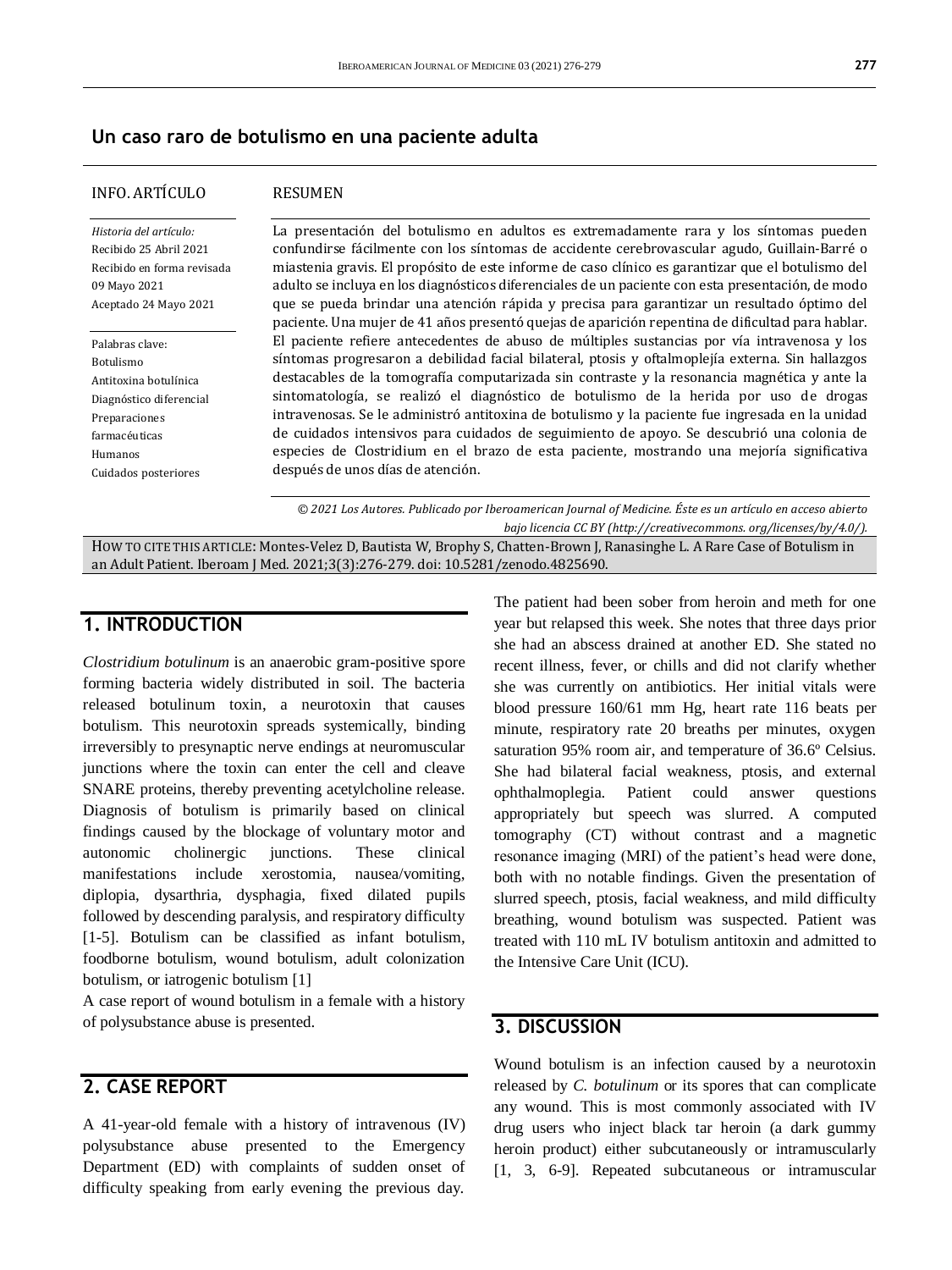injections lead to lowered tissue oxygenation, thereby promoting growth of anaerobic bacteria, toxin release, and increasing the chance of contracting botulism [2]. The botulinum toxin inhibits acetylcholine release at presynaptic nerve terminals by cleaving SNARE proteins which are involved in neurotransmitter vesicle fusion. This results in decreased neural transmission in both autonomic and motor peripheral nerves which can manifest with signs and symptoms including dry mouth, dysphagia, diplopia, fixed and dilated pupils, cranial neuropathies, and descending weakness. Unlike foodborne botulism, gastrointestinal symptoms such as vomiting, abdominal pain, and diarrhea are absent, and fever may be present [1, 2, 10].

When considering patients with findings that indicate a neurological disorder such as Guillain-Barre (cranial neuropathies followed by flaccid paralysis), myasthenia gravis (ptosis, extraocular movement weakness), or acute brain stroke (motor, sensory, and/or cognitive impairments) [11], but the specific pattern of weakness and neurophysiological findings do not completely support these diagnoses, botulism should be a strong contender for a diagnosis<sup>1</sup>, especially if the patient has a history of IV drug use with the presence of wound sites [6]. In the case of this patient, she presented with previously drained abscesses and a history of polysubstance intravenous drug use. Paired with the patient's neurological symptoms, wound botulism was considered as the most likely diagnosis.

Normal treatment for wound botulism includes antitoxin, antibiotics (for the wound sites), debridement of the wound site, and supportive care which were given to this patient [2, 7, 12]. Early recognition of botulism is extremely important to the favourable outcome of a patient. A patient given antitoxin sooner will most likely have shorter hospital stays and fewer days on ventilatory support<sup>6</sup>. In addition, because the heptavalent botulism antitoxin (HBAT) can only interact with unbound toxin, usually in the blood, it is crucial that a dose is administered as early as possible to ensure better outcomes [13]. This does mean that the antitoxin can prevent the uptake of the toxin at post-synaptic cholinergic receptors and progression of symptoms, but it cannot reverse the symptoms from the already bound and internalized toxin. To prevent long term respiratory distress and paralysis, botulism needs to be diagnosed and treated as early as possible.

Because the botulism antitoxin is regulated in the US, almost every case is recorded unless misdiagnosed or the patient never seeks care. The last report released by the CDC in 2017 recorded 182 confirmed cases of botulism with only 19 of those being wound botulism [14]. Of the 19, 17 patients were intravenous drug users, one was involved in an all-terrain vehicle crash, and another sustained an arm fracture contaminated with  $\text{soil}^{14}$ . This just goes to highlight the rarity of wound botulism as well as the prevalence of wound botulism amongst intravenous drug users.

Once this patient was diagnosed with wound botulism, the antitoxin was administered and supportive measures were enacted. Immediately after the administration of the antitoxin, it was noted that the patient did not significantly improve but also did not continue to deteriorate. This was expected since the antitoxin is not known to reverse the symptoms but is known to stop the progression of further symptoms [13]. Her wounds were treated with IV Vancomycin and Infectious Disease (ID) consultant prescribed her Penicillin for 72 hours. Her ptosis, quadriparesis, and swallowing deficits were significantly improved after a few days, and the patient had only subjective sensory loss over her left side according to Neurology consult. A colony of Clostridium species was cultured from the wounds on the patient's arms; along with the significant improvements following antitoxin administration, wound botulism was confirmed again. The patient had complete resolution of her symptoms while in the hospital as an inpatient with the treatment she was given. She was discharged to home in a stable condition and advised to follow-up at the outpatient clinic. No further information is available on care offered at the outside clinics.

#### **4. CONCLUSIONS**

Botulism is a rare neuromuscular disorder that shares clinical features with Guillain-Barre syndrome, myasthenia gravis, and acute brain stroke. Wound botulism itself is most common in IV drug users who inject into their skin where the spores can enter and reproduce, eventually releasing their toxin<sup>5</sup>. The symptoms of botulism are severe and hold the potential to be deadly as well as leave the patient with lifelong deficits such as respiratory problems. Given the need for a swift response to ensure favourable outcomes, clinicians should be aware of the possibility of wound botulism for patients with a history of IV drug use presenting with unusual neurological and respiratory symptoms for a prompt diagnosis and treatment.